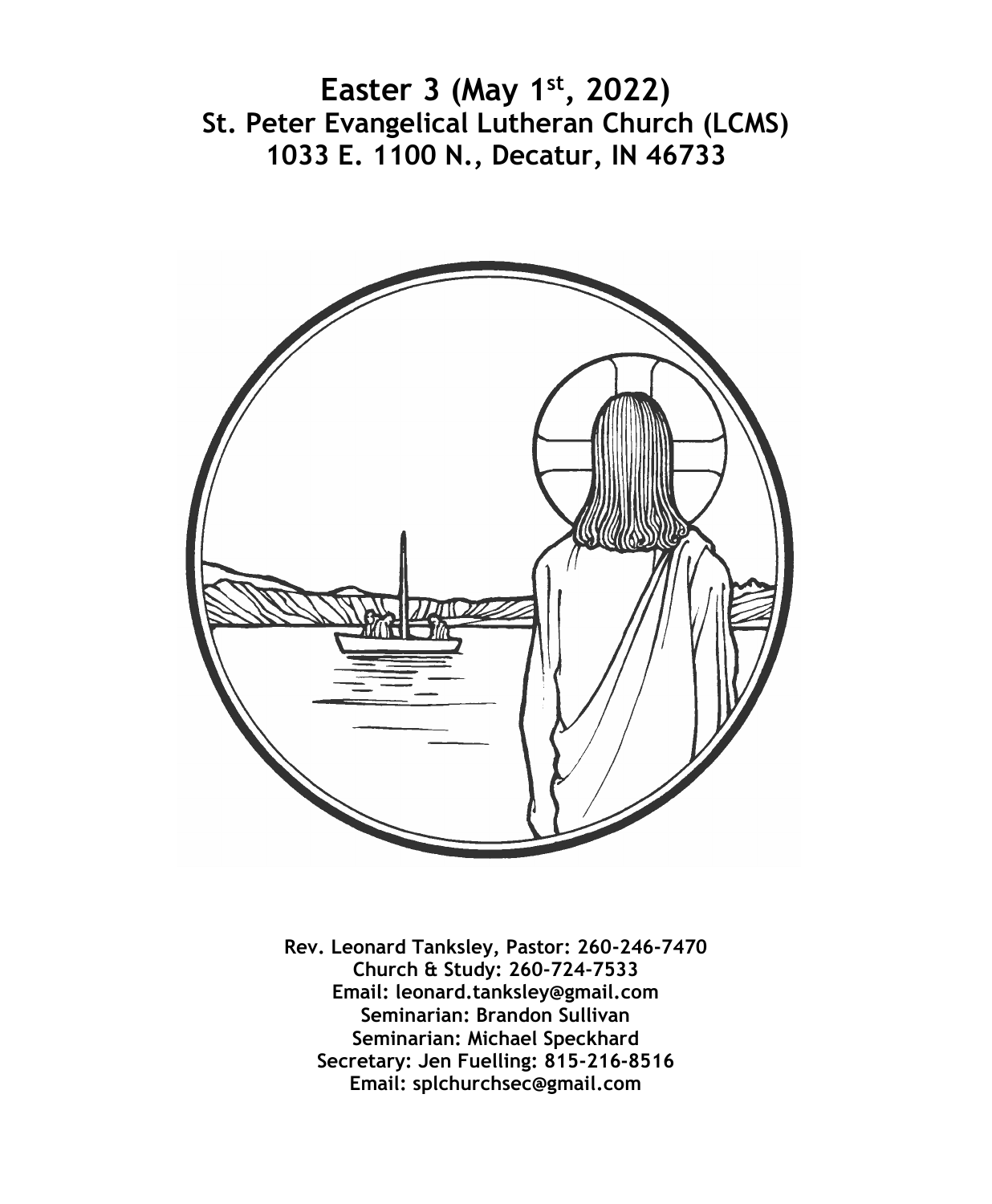# **Opening Hymn: 518 By All Your Saints in Warfare** *sts. 1, 19, 3*

*Stand*

*The sign of the cross may be made by all in remembrance of their Baptism.*

- **P** In the name of the Father and of the  $\pm$  Son and of the Holy Spirit.
- C **Amen.**
- $\mathbf{P}$  If we say we have no sin, we deceive ourselves, and the truth is not in us.
- C **But if we confess our sins, God, who is faithful and just, will forgive our sins and cleanse us from all unrighteousness.**
- P Let us then confess our sins to God our Father.
- C **Most merciful God, we confess that we are by nature sinful and unclean. We have sinned against You in thought, word, and deed, by what we have done and by what we have left undone. We have not loved You with our whole heart; we have not loved our neighbors as ourselves. We justly deserve Your present and eternal punishment. For the sake of Your Son, Jesus Christ, have mercy on us. Forgive us, renew us, and lead us, so that we may delight in Your will and walk in Your ways to the glory of Your holy name. Amen.**
- P Almighty God in His mercy has given His Son to die for you and for His sake forgives you all your sins. As a called and ordained servant of Christ, and by His authority, I therefore forgive you all your sins in the name of the Father and of the  $+$  Son and of the Holy Spirit.
- C **Amen.**

# **Introit**

All your works shall give thanks to you, | O LORD,\* and all your saints shall | bless you! **One generation shall commend your works to an-** | **other,**\* **and shall declare your** | **mighty acts.** On the glorious splendor of your  $\parallel$  majesty,\* and on your wondrous works, I will | meditate. **They shall speak of the might of your** | **awesome deeds,**\* **and I will declare your** | **greatness.** They shall pour forth the fame of your abundant  $|$  goodness\* and shall sing aloud of your | righteousness. **The LORD is** | **good to all,**\* **and his mercy is over all that** | **he has made. Glory be to the Father and** | **to the Son**\* **and to the Holy** | **Spirit; as it was in the be-** | **ginning,**\* **is now, and will be forever.** | **Amen.** All your works shall give thanks to you, | O LORD,\* and all your saints shall | bless you!

 $\Delta$  In peace let us pray to the Lord.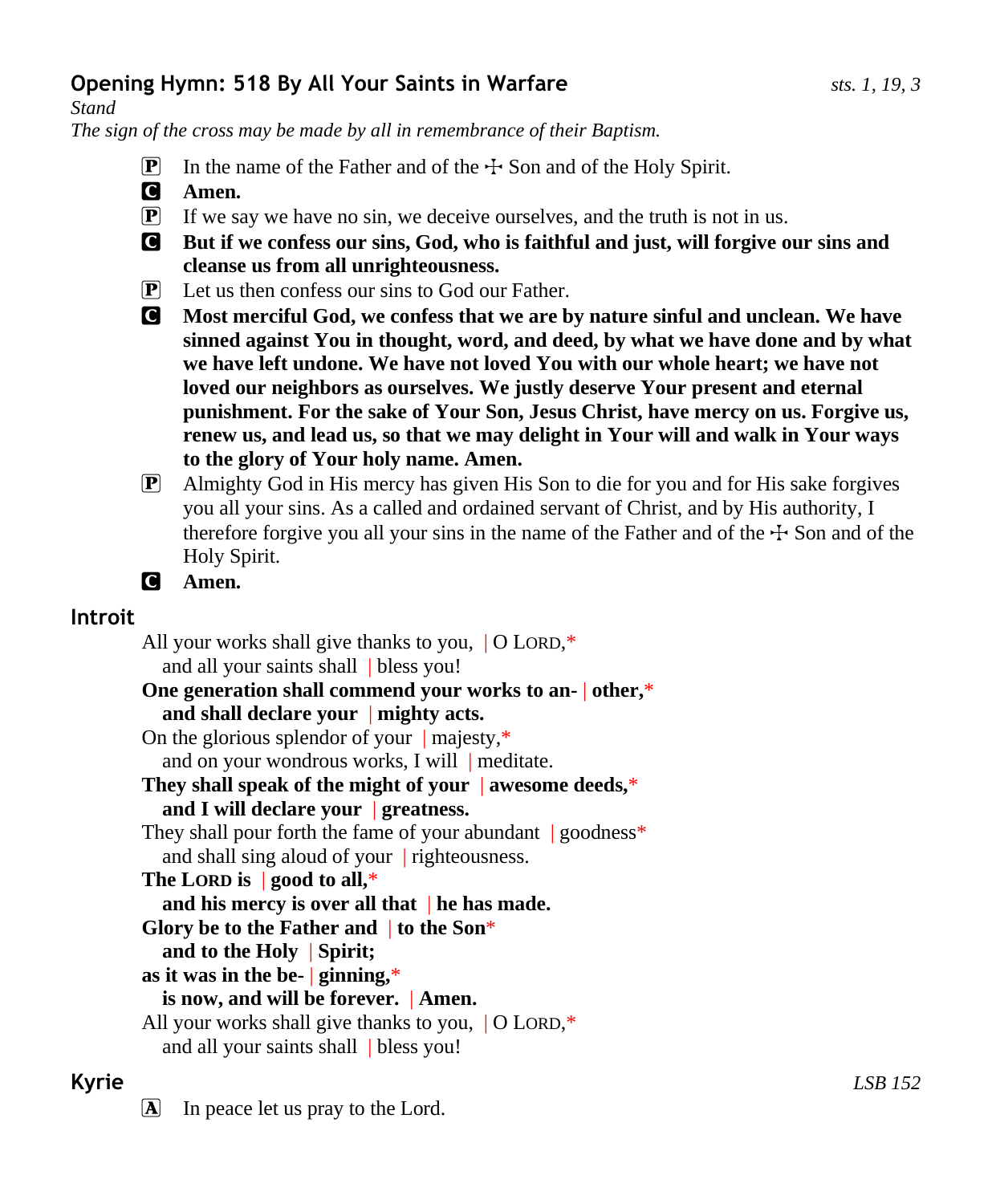- C **Lord, have mercy.**
- A For the peace from above and for our salvation let us pray to the Lord.
- C **Lord, have mercy.**
- A For the peace of the whole world, for the well-being of the Church of God, and for the unity of all let us pray to the Lord.



- A For this holy house and for all who offer here their worship and praise let us pray to the Lord.
- C **Lord, have mercy.**
- A Help, save, comfort, and defend us, gracious Lord.
- C **Amen.**

### **This Is the Feast** *LSB 155*

C **This is the feast of victory for our God. Alleluia, alleluia, alleluia.**

> **Worthy is Christ, the Lamb who was slain, whose blood set us free to be people of God.**

**This is the feast of victory for our God. Alleluia, alleluia, alleluia.**

**Power, riches, wisdom, and strength, and honor, blessing, and glory are His.**

**This is the feast of victory for our God. Alleluia, alleluia, alleluia.**

**Sing with all the people of God, and join in the hymn of all creation: Blessing, honor, glory, and might be to God and the Lamb forever. Amen.**

**This is the feast of victory for our God. Alleluia, alleluia, alleluia.**

**For the Lamb who was slain has begun His reign. Alleluia.**

**This is the feast of victory for our God. Alleluia, alleluia, alleluia.**

# **Salutation and Collect of the Day**

- $\boxed{\mathbf{P}}$  The Lord be with you.
- C **And also with you.**
- $\overline{P}$  Let us pray.

O God, through the humiliation of Your Son You raised up the fallen world. Grant to Your faithful people, rescued from the peril of everlasting death, perpetual gladness and eternal joys; through Jesus Christ, our Lord, who lives and reigns with You and the Holy Spirit, one God, now and forever.

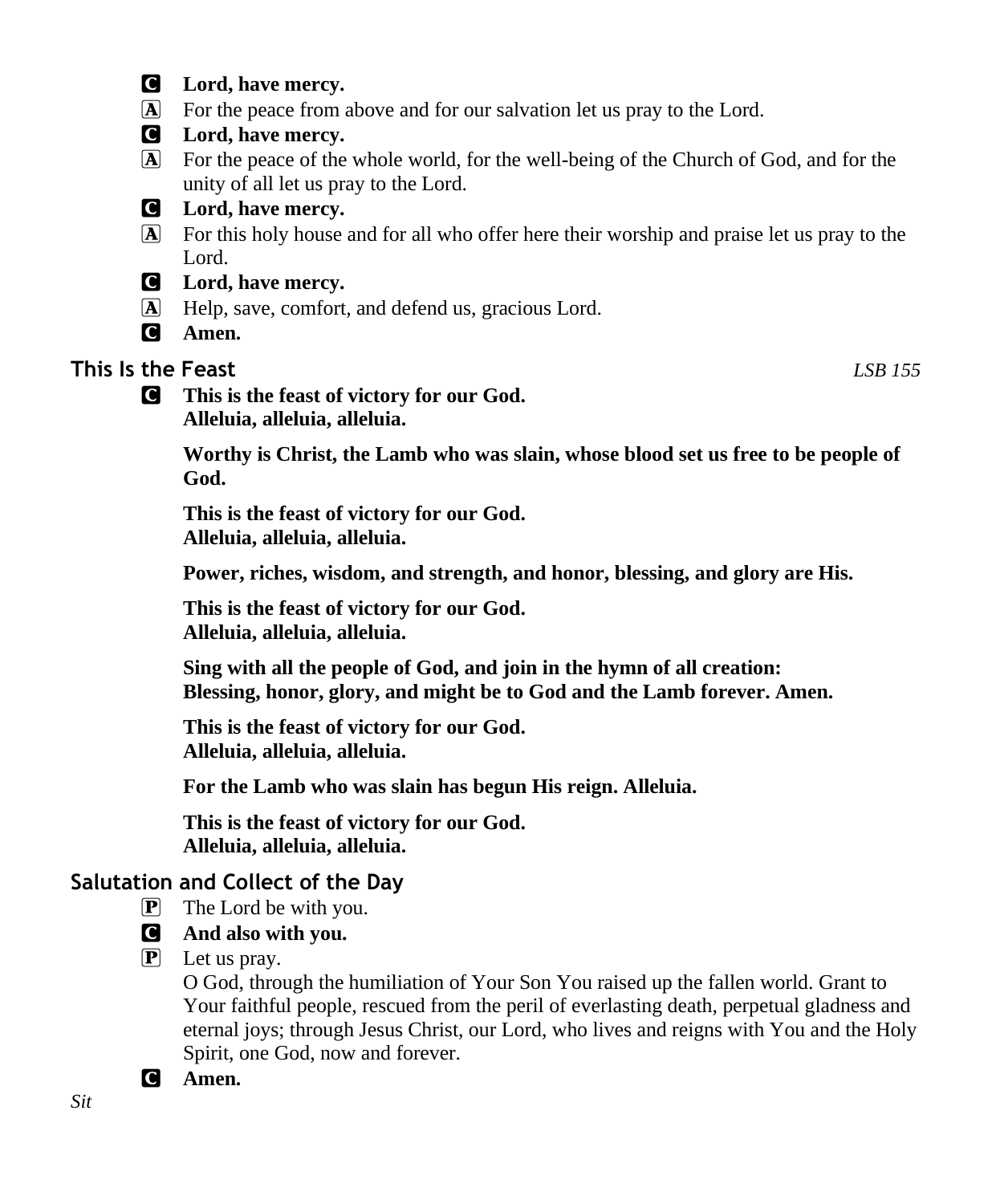#### **First Reading** *Acts 9:1–22*

<sup>1</sup>But Saul, still breathing threats and murder against the disciples of the Lord, went to the high priest  $^2$  and asked him for letters to the synagogues at Damascus, so that if he found any belonging to the Way, men or women, he might bring them bound to Jerusalem.  ${}^{3}$ Now as he went on his way, he approached Damascus, and suddenly a light from heaven flashed around him. <sup>4</sup>And falling to the ground he heard a voice saying to him, "Saul, Saul, why are you persecuting me?" <sup>5</sup>And he said, "Who are you, Lord?" And he said, "I am Jesus, whom you are persecuting. <sup>6</sup>But rise and enter the city, and you will be told what you are to do." <sup>7</sup>The men who were traveling with him stood speechless, hearing the voice but seeing no one. <sup>8</sup>Saul rose from the ground, and although his eyes were opened, he saw nothing. So they led him by the hand and brought him into Damascus. <sup>9</sup>And for three days he was without sight, and neither ate nor drank.

 $10$ Now there was a disciple at Damascus named Ananias. The Lord said to him in a vision, "Ananias." And he said, "Here I am, Lord." <sup>11</sup>And the Lord said to him, "Rise and go to the street called Straight, and at the house of Judas look for a man of Tarsus named Saul, for behold, he is praying,  $12$  and he has seen in a vision a man named Ananias come in and lay his hands on him so that he might regain his sight." <sup>13</sup>But Ananias answered, "Lord, I have heard from many about this man, how much evil he has done to your saints at Jerusalem. <sup>14</sup>And here he has authority from the chief priests to bind all who call on your name." <sup>15</sup>But the Lord said to him, "Go, for he is a chosen instrument of mine to carry my name before the Gentiles and kings and the children of Israel.  $^{16}$ For I will show him how much he must suffer for the sake of my name." <sup>17</sup>So Ananias departed and entered the house. And laying his hands on him he said, "Brother Saul, the Lord Jesus who appeared to you on the road by which you came has sent me so that you may regain your sight and be filled with the Holy Spirit." <sup>18</sup>And immediately something like scales fell from his eyes, and he regained his sight. Then he rose and was baptized; <sup>19</sup>and taking food, he was strengthened.

For some days he was with the disciples at Damascus. <sup>20</sup>And immediately he proclaimed Jesus in the synagogues, saying, "He is the Son of God." <sup>21</sup>And all who heard him were amazed and said, "Is not this the man who made havoc in Jerusalem of those who called upon this name? And has he not come here for this purpose, to bring them bound before the chief priests?" <sup>22</sup>But Saul increased all the more in strength, and confounded the Jews who lived in Damascus by proving that Jesus was the Christ.

 $\overline{A}$  This is the Word of the Lord.

C **Thanks be to God.**

#### **Epistle** *Revelation 5:1–14*

<sup>1</sup>Then I saw in the right hand of him who was seated on the throne a scroll written within and on the back, sealed with seven seals. <sup>2</sup>And I saw a strong angel proclaiming with a loud voice, "Who is worthy to open the scroll and break its seals?" <sup>3</sup>And no one in heaven or on earth or under the earth was able to open the scroll or to look into it, <sup>4</sup>and I began to weep loudly because no one was found worthy to open the scroll or to look into it. <sup>5</sup>And one of the elders said to me, "Weep no more; behold, the Lion of the tribe of Judah, the Root of David, has conquered, so that he can open the scroll and its seven seals."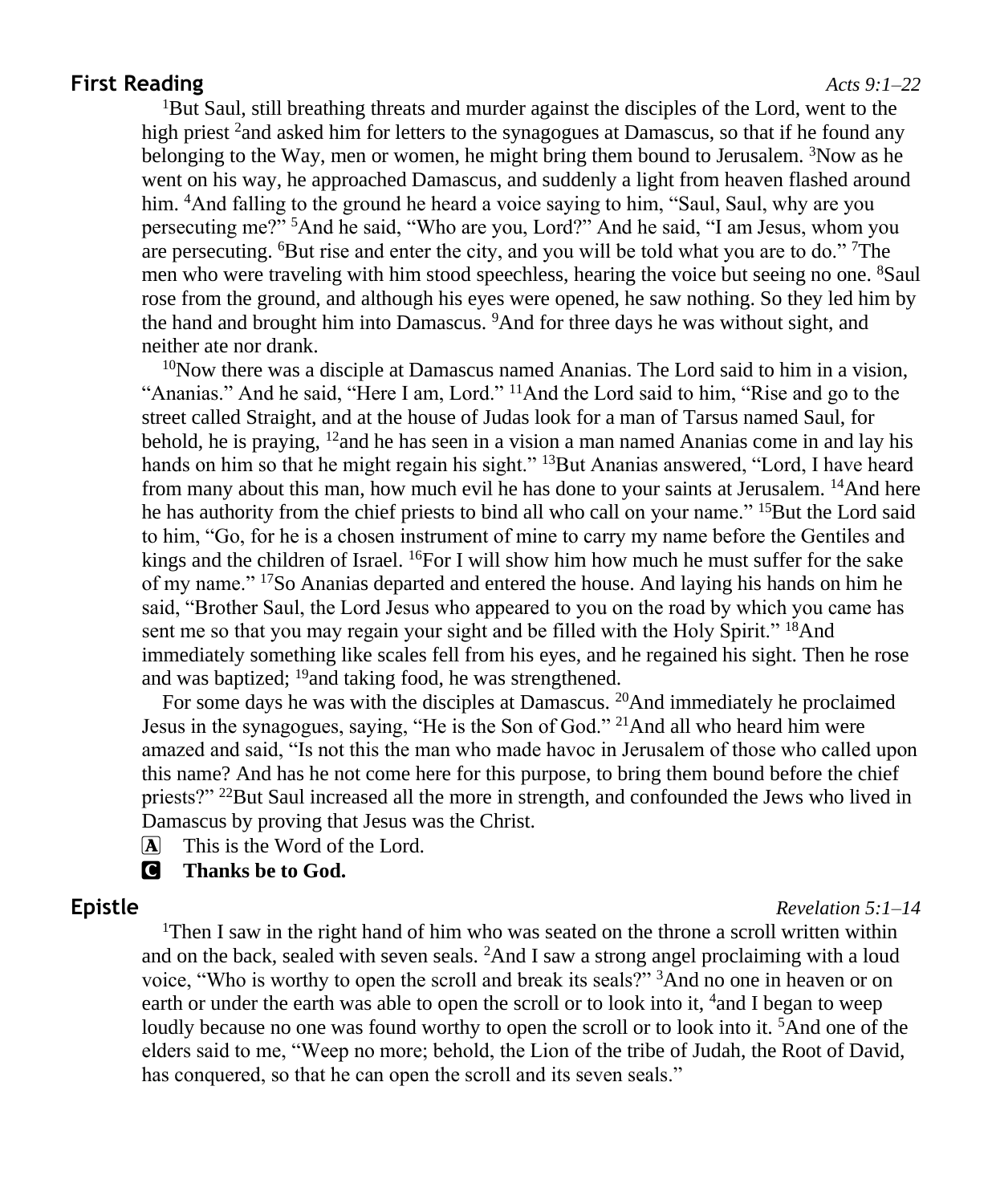<sup>6</sup>And between the throne and the four living creatures and among the elders I saw a Lamb standing, as though it had been slain, with seven horns and with seven eyes, which are the seven spirits of God sent out into all the earth.  ${}^{7}$ And he went and took the scroll from the right hand of him who was seated on the throne. <sup>8</sup>And when he had taken the scroll, the four living creatures and the twenty-four elders fell down before the Lamb, each holding a harp, and golden bowls full of incense, which are the prayers of the saints. <sup>9</sup>And they sang a new song, saying,

"Worthy are you to take the scroll

and to open its seals,

for you were slain, and by your blood you ransomed people for God

from every tribe and language and people and nation,

<sup>10</sup>and you have made them a kingdom and priests to our God,

and they shall reign on the earth."

<sup>11</sup>Then I looked, and I heard around the throne and the living creatures and the elders the voice of many angels, numbering myriads of myriads and thousands of thousands,  $^{12}$ saying with a loud voice, "Worthy is the Lamb who was slain, to receive power and wealth and wisdom and might and honor and glory and blessing!" <sup>13</sup>And I heard every creature in heaven and on earth and under the earth and in the sea, and all that is in them, saying, "To him who sits on the throne and to the Lamb be blessing and honor and glory and might forever and ever!" <sup>14</sup>And the four living creatures said, "Amen!" and the elders fell down and worshiped.

 $\overline{A}$  This is the Word of the Lord.

C **Thanks be to God.**

#### *Stand*

#### **Alleluia and Verse** *LSB 156*

C **Alleluia.**

**Lord, to whom shall we go? You have the words of eternal life. Alleluia, alleluia.**

#### **Holy Gospel** *John 21:1–19*

P The Holy Gospel according to St. John, the twenty-first chapter.

#### **G** Glory to You, O Lord.

<sup>1</sup>After this Jesus revealed himself again to the disciples by the Sea of Tiberias, and he revealed himself in this way. <sup>2</sup>Simon Peter, Thomas (called the Twin), Nathanael of Cana in Galilee, the sons of Zebedee, and two others of his disciples were together. <sup>3</sup>Simon Peter said to them, "I am going fishing." They said to him, "We will go with you." They went out and got into the boat, but that night they caught nothing.

4 Just as day was breaking, Jesus stood on the shore; yet the disciples did not know that it was Jesus. <sup>5</sup> Jesus said to them, "Children, do you have any fish?" They answered him, "No." <sup>6</sup>He said to them, "Cast the net on the right side of the boat, and you will find some." So they cast it, and now they were not able to haul it in, because of the quantity of fish. <sup>7</sup>That disciple whom Jesus loved therefore said to Peter, "It is the Lord!" When Simon Peter heard that it was the Lord, he put on his outer garment, for he was stripped for work, and threw himself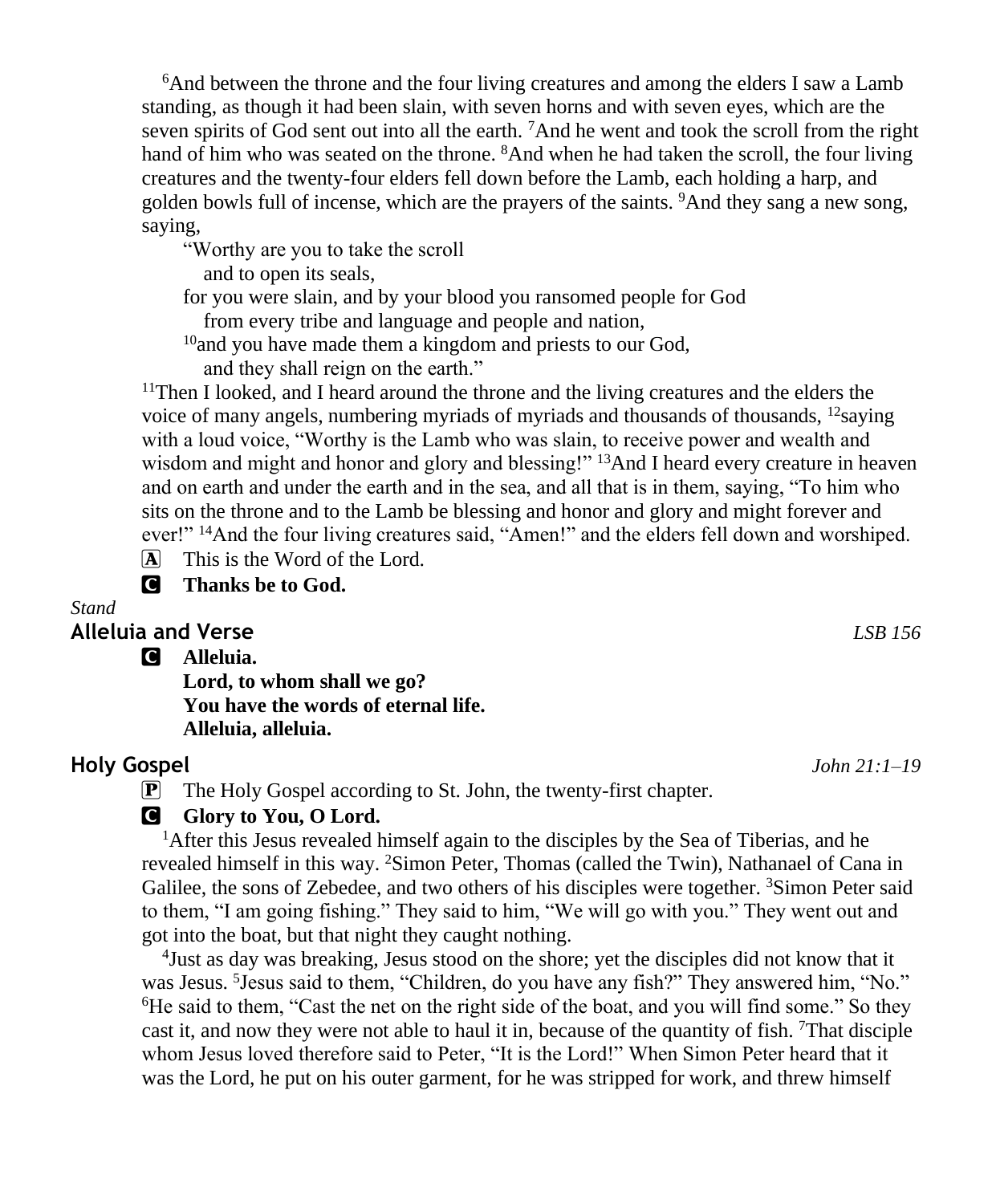into the sea. <sup>8</sup>The other disciples came in the boat, dragging the net full of fish, for they were not far from the land, but about a hundred yards off.

<sup>9</sup>When they got out on land, they saw a charcoal fire in place, with fish laid out on it, and bread. <sup>10</sup>Jesus said to them, "Bring some of the fish that you have just caught." <sup>11</sup>So Simon Peter went aboard and hauled the net ashore, full of large fish, 153 of them. And although there were so many, the net was not torn.  $12$  Jesus said to them, "Come and have breakfast." Now none of the disciples dared ask him, "Who are you?" They knew it was the Lord. <sup>13</sup>Jesus came and took the bread and gave it to them, and so with the fish.  $14$ This was now the third time that Jesus was revealed to the disciples after he was raised from the dead.

<sup>15</sup>When they had finished breakfast, Jesus said to Simon Peter, "Simon, son of John, do you love me more than these?" He said to him, "Yes, Lord; you know that I love you." He said to him, "Feed my lambs." <sup>16</sup>He said to him a second time, "Simon, son of John, do you love me?" He said to him, "Yes, Lord; you know that I love you." He said to him, "Tend my sheep." <sup>17</sup>He said to him the third time, "Simon, son of John, do you love me?" Peter was grieved because he said to him the third time, "Do you love me?" and he said to him, "Lord, you know everything; you know that I love you." Jesus said to him, "Feed my sheep. <sup>18</sup>Truly, truly, I say to you, when you were young, you used to dress yourself and walk wherever you wanted, but when you are old, you will stretch out your hands, and another will dress you and carry you where you do not want to go." <sup>19</sup>(This he said to show by what kind of death he was to glorify God.) And after saying this he said to him, "Follow me."

 $\mathbf{P}$  This is the Gospel of the Lord.

C **Praise to You, O Christ.**

*Sit*

#### **Hymn of the Day: 483 With High Delight Let Us Unite**

#### **Sermon**

#### *Stand*

**Nicene Creed**

C **I believe in one God,**

 **the Father Almighty, maker of heaven and earth and of all things visible and invisible.**

**And in one Lord Jesus Christ,**

 **the only-begotten Son of God, begotten of His Father before all worlds, God of God, Light of Light, very God of very God, begotten, not made, being of one substance with the Father, by whom all things were made; who for us men and for our salvation came down from heaven and was incarnate by the Holy Spirit of the virgin Mary and was made man;**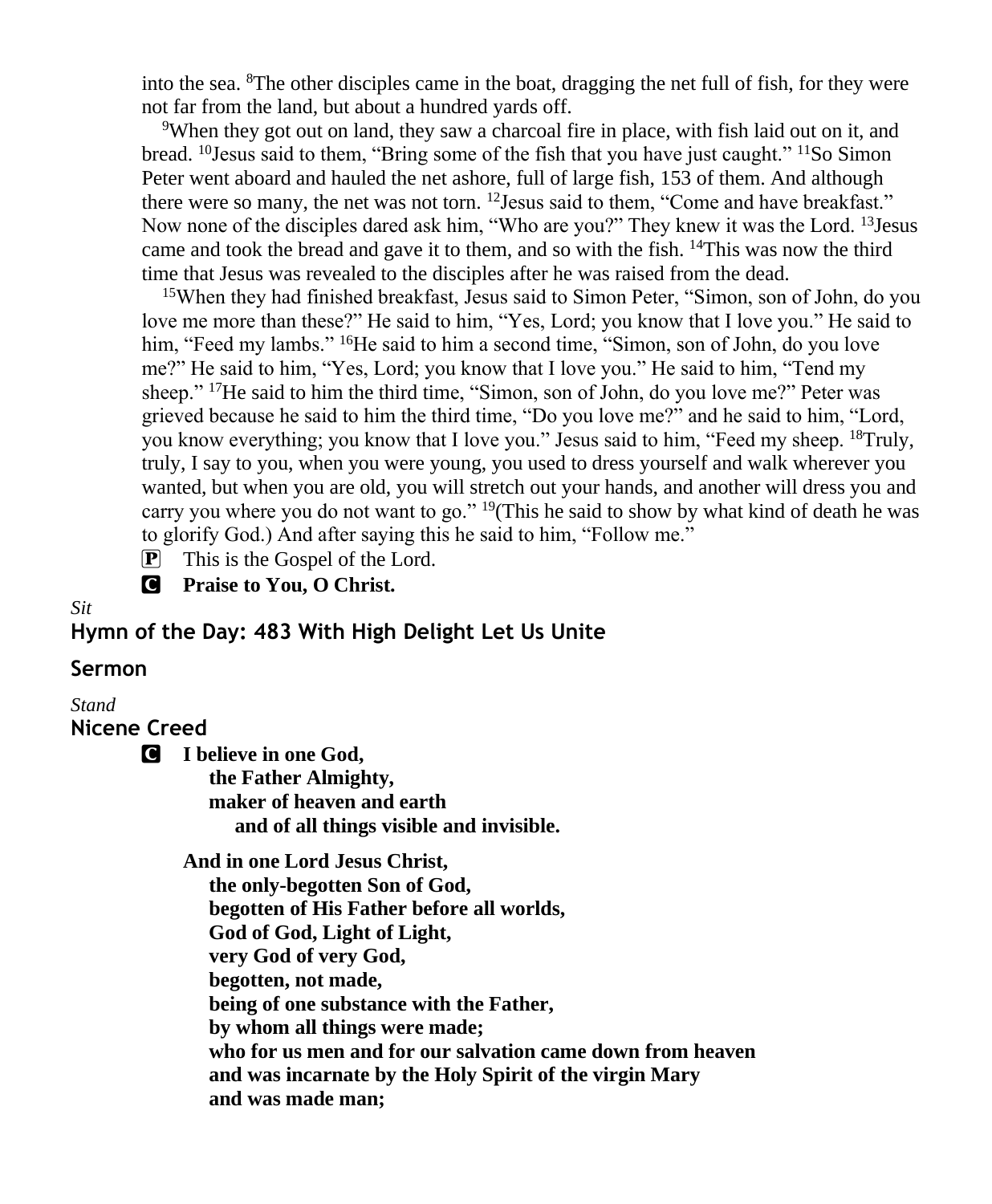**and was crucified also for us under Pontius Pilate. He suffered and was buried. And the third day He rose again according to the Scriptures and ascended into heaven and sits at the right hand of the Father. And He will come again with glory to judge both the living and the dead, whose kingdom will have no end.**

**And I believe in the Holy Spirit,**

 **the Lord and giver of life, who proceeds from the Father and the Son, who with the Father and the Son together is worshiped and glorified, who spoke by the prophets. And I believe in one holy Christian and apostolic Church, I acknowledge one Baptism for the remission of sins, and I look for the resurrection of the dead** and the life  $\div$  of the world to come. Amen.

# **Prayer of the Church**

- $\mathbf{P}$  In peace, let us pray to the Lord:
- C **Lord, have mercy.**
- P In thanksgiving for the powerful Word and spiritual food that our Lord alone provides, that we may worthily hear and receive it and fulfill His will for our lives, let us pray to the Lord:

# C **Lord, have mercy.**

P For strong hearts and voices to meditate upon the splendor of the resurrection of Christ and to speak of the might of His awesome deeds of salvation, let us pray to the Lord:

# C **Lord, have mercy.**

P For the Church of God, that many men would be called to the service of the Church and suffer for the Gospel, confounding her enemies with Christ's wisdom, let us pray to the Lord:

#### C **Lord, have mercy.**

P For all fathers and mothers among us, that God would strengthen their faith and increase their joy in the Gospel, and that they would declare the mighty acts of God to the generation to come, let us pray to the Lord:

# C **Lord, have mercy.**

- P For our rulers and all the nations of the earth, that God who orders all nations would inspire His Church to shepherd them unto eternal life, let us pray to the Lord:
- 

# C **Lord, have mercy.**

P For those who struggle among us, especially:

Charlie Crosby

 Kay Brown (Sister of Dave and Lynn Matthews) for strength as she receives therapy Cathy Runyon (Sister of Brenda Wolf and Becky Fuelling) Helene Hegerfeld (Mother of Brenda Scherer)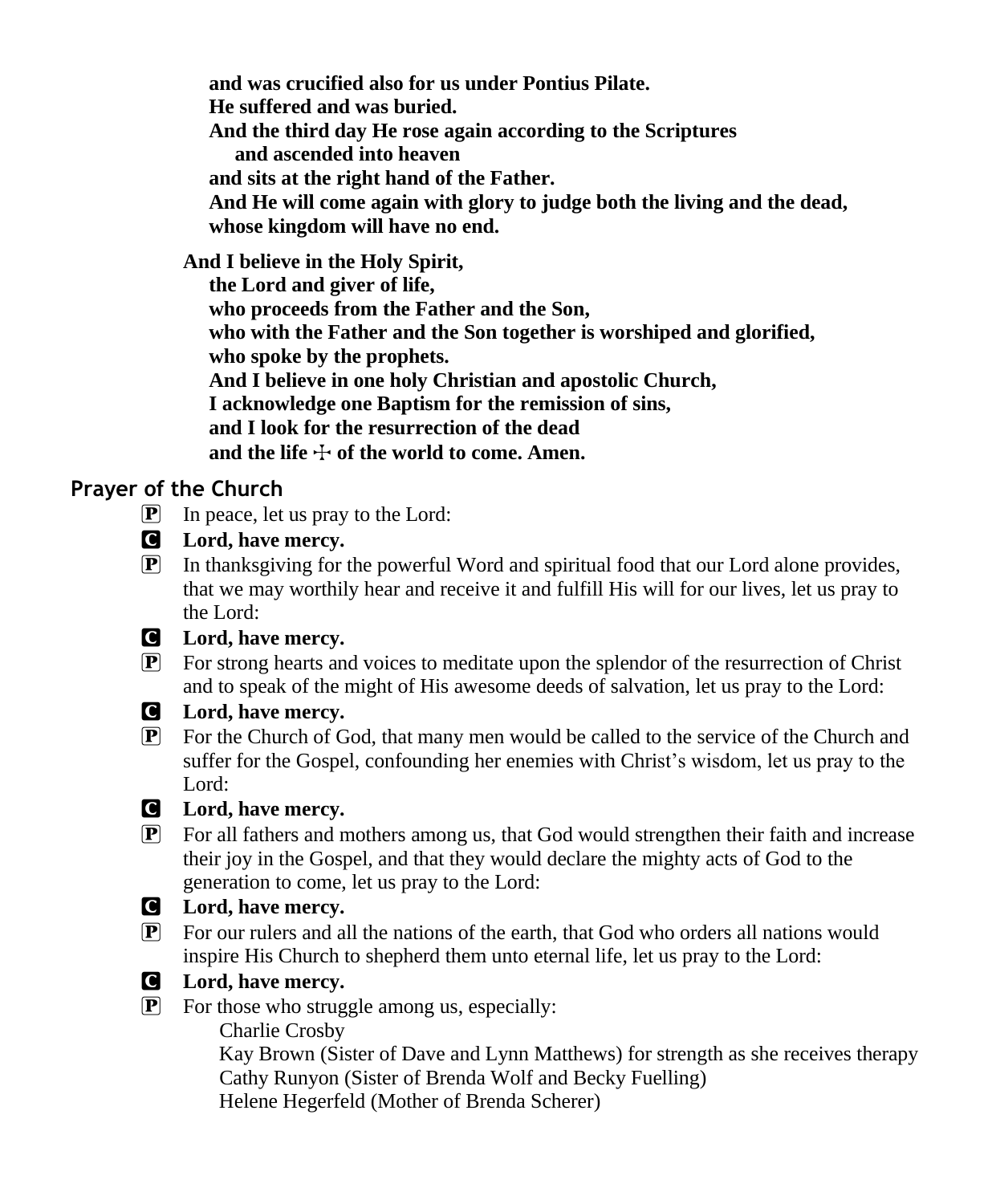Joyce Kenny (Cousin of Brenda Wolf and Becky Fuelling) Ron Franz for strength and healing Marshall Scheumann Della Hormann (Mother of Karen Franz) Lynn and Lori Matthews Troy Stults (Son of Andy and Brenda Wolf) Eldora Fuelling Andy Buuck (Nephew of Suzann Rekeweg) Tammy Dahling (wife of the Rev. D. Dahling) as she undergoes chemotherapy Shirley Buuck (sister-in-law- to Suzann Rekeweg) for strength and healing Judy Witte as she recovers from a fall

that God would give them faith and grace and be glorified through their trials, let us pray to the Lord:

### C **Lord, have mercy.**

P For joyful hearts worthily to receive the body and blood of Christ on this morning of His resurrection, that we, too, would rise on the Last Day, let us pray to the Lord:

### C **Lord, have mercy.**

- P All these things and whatever else You know that we need, grant us, Father, for the sake of Him who died and rose again and now lives and reigns with You and the Holy Spirit, one God forever.
- C **Amen.**

# **Offertory** *LSB 159*

C **What shall I render to the Lord for all His benefits to me? I will offer the sacrifice of thanksgiving and will call on the name of the Lord. I will take the cup of salvation and will call on the name of the Lord. I will pay my vows to the Lord now in the presence of all His people, in the courts of the Lord's house, in the midst of you, O Jerusalem.**

# **Preface** *LSB 160*

- $\left| \mathbf{P} \right|$  The Lord be with you.
- C **And also with you.**
- $\left| \mathbf{P} \right|$  Lift up your hearts.
- C **We lift them to the Lord.**
- P Let us give thanks to the Lord our God.
- C **It is right to give Him thanks and praise.**
- $\mathbf{P}$  It is truly good, right, and salutary that we should at all times and in all places give thanks to You, holy Lord, almighty Father, everlasting God. And most especially are we bound to praise You on this day for the glorious resurrection of Your Son, Jesus Christ, the very Paschal Lamb, who was sacrificed for us and bore the sins of the world. By His dying He has destroyed death, and by His rising again He has restored to us everlasting life. Therefore with Mary Magdalene, Peter and John, and with all the witnesses of the resurrection, with angels and archangels, and with all the company of heaven we laud and magnify Your glorious name, evermore praising You and saying: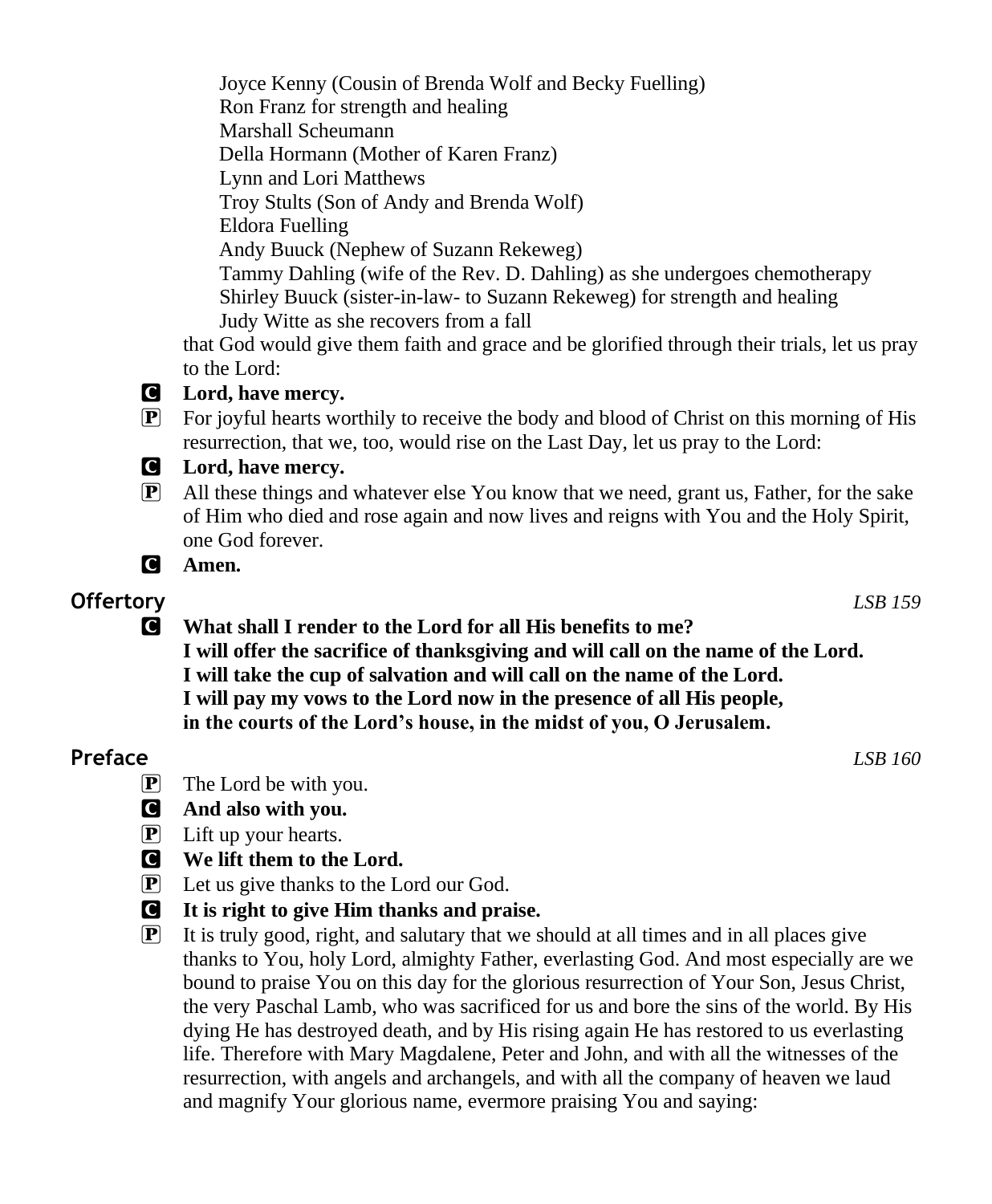#### **Sanctus** *LSB 161*

C **Holy, holy, holy Lord God of pow'r and might: Heaven and earth are full of Your glory. Hosanna. Hosanna. Hosanna in the highest. Blessed is He who comes in the name of the Lord. Hosanna in the highest.**

# **Prayer of Thanksgiving** *LSB 161*

P Blessed are You, Lord of heaven and earth, for You have had mercy on those whom You created and sent Your only-begotten Son into our flesh to bear our sin and be our Savior. With repentant joy we receive the salvation accomplished for us by the all-availing sacrifice of His body and His blood on the cross.

Gathered in the name and the remembrance of Jesus, we beg You, O Lord, to forgive, renew, and strengthen us with Your Word and Spirit. Grant us faithfully to eat His body and drink His blood as He bids us do in His own testament. Gather us together, we pray, from the ends of the earth to celebrate with all the faithful the marriage feast of the Lamb in His kingdom, which has no end. Graciously receive our prayers; deliver and preserve us. To You alone, O Father, be all glory, honor, and worship, with the Son and the Holy Spirit, one God, now and forever.

C **Amen.**

# **Lord's Prayer** *LSB 162*

- $\mathbf{P}$  Lord, remember us in Your kingdom and teach us to pray:
- C **Our Father who art in heaven,**

 **hallowed be Thy name, Thy kingdom come, Thy will be done on earth as it is in heaven; give us this day our daily bread; and forgive us our trespasses as we forgive those who trespass against us; and lead us not into temptation, but deliver us from evil. For Thine is the kingdom**

 **and the power and the glory forever and ever. Amen.**

# **The Words of Our Lord**

 $\boxed{\mathbf{P}}$  Our Lord Jesus Christ, on the night when He was betrayed, took bread, and when He had given thanks, He broke it and gave it to the disciples and said: "Take, eat; this is My  $\pm$ body, which is given for you. This do in remembrance of Me."

In the same way also He took the cup after supper, and when He had given thanks, He gave it to them, saying: "Drink of it, all of you; this cup is the new testament in My  $\pm$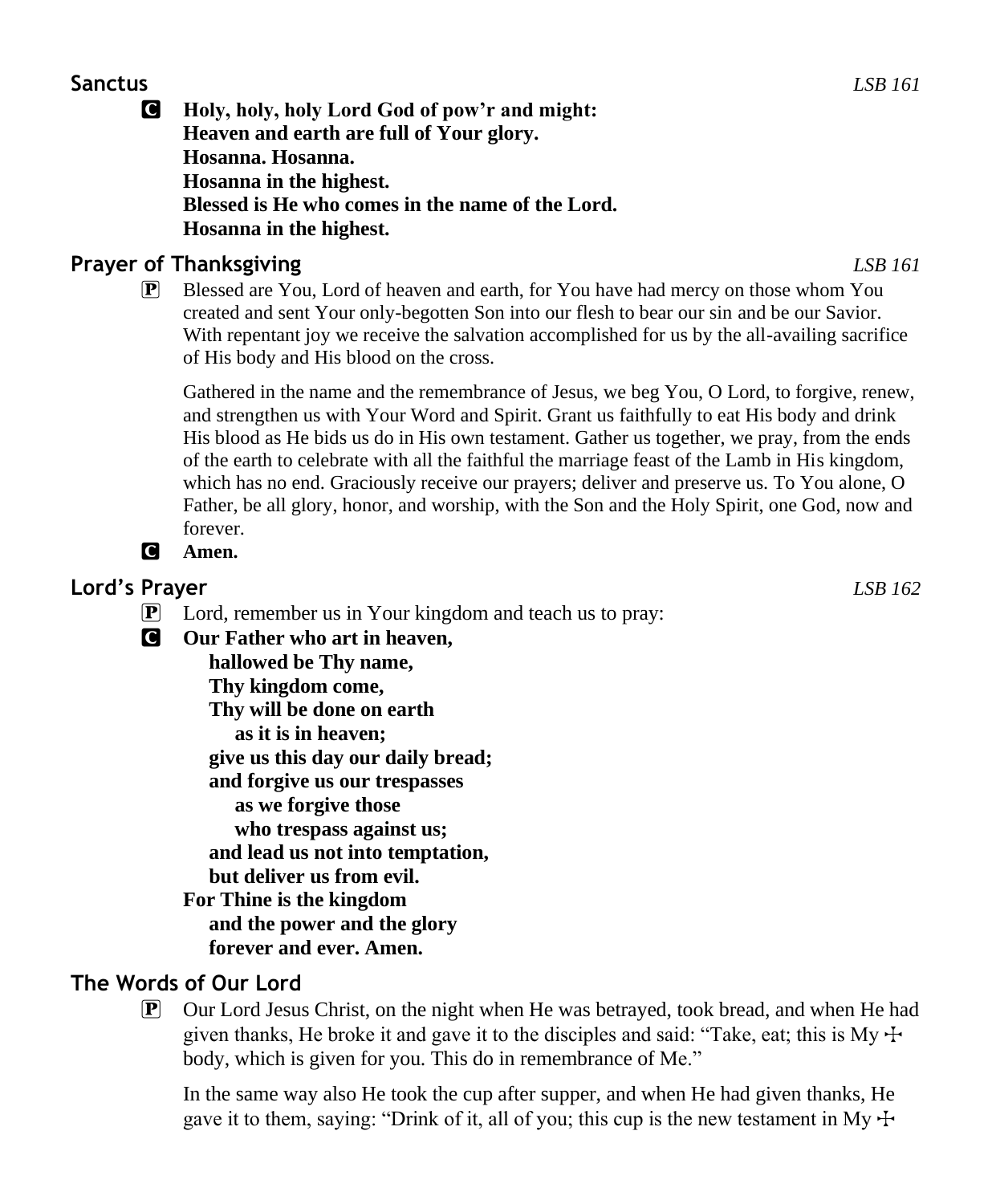blood, which is shed for you for the forgiveness of sins. This do, as often as you drink it, in remembrance of Me."

| <b>Pax Domini</b>                                                              |                                                                    | LSB 163 |
|--------------------------------------------------------------------------------|--------------------------------------------------------------------|---------|
| $ \mathbf{P} $                                                                 | The peace of the Lord be with you always.                          |         |
| IC I                                                                           | Amen.                                                              |         |
| <b>Agnus Dei</b>                                                               |                                                                    | LSB 163 |
| Lamb of God, You take away the sin of the world; have mercy on us.<br><b>C</b> |                                                                    |         |
|                                                                                | Lamb of God, You take away the sin of the world; have mercy on us. |         |
|                                                                                | Lamb of God, You take away the sin of the world; grant us peace.   |         |
| Sit                                                                            |                                                                    |         |
| <b>Distribution</b>                                                            |                                                                    |         |
|                                                                                | 339 Lift Up Your Heads, You Everlasting Doors                      |         |
|                                                                                | 818 In Thee Is Gladness                                            |         |
|                                                                                | 680 Thine the Amen, Thine the Praise                               |         |
| <b>Thank the Lord</b>                                                          |                                                                    | LSB 164 |
|                                                                                |                                                                    |         |

C **Thank the Lord and sing His praise; tell ev'ryone what He has done. Let all who seek the Lord rejoice and proudly bear His name. He recalls His promises and leads His people forth in joy with shouts of thanksgiving. Alleluia, alleluia.**

#### **Post-Communion Collect**

 $\mathbf{A}$  Let us pray.

We give thanks to You, almighty God, that You have refreshed us through this salutary gift, and we implore You that of Your mercy You would strengthen us through the same in faith toward You and in fervent love toward one another; through Jesus Christ, Your Son, our Lord, who lives and reigns with You and the Holy Spirit, one God, now and forever.

C **Amen.**

# **Benediction** *LSB 166*

P The Lord bless you and keep you.

The Lord make His face shine on you and be gracious to you. The Lord look upon you with favor and  $+$  give you peace.

C **Amen.**

# **Hymn to Depart: 611 Chief of Sinners Though I Be**

**In His Service Today: Preacher:** The Rev. Leonard Tanksley **Liturgist:** The Sem. Brandon Sullinvan **Organist:** Mrs. Jackie Sanderson **Deacons:** Bruce Scherer (Head), Joe Werling, Matt Braun, Fred M. Fuelling **Elders:** John Fuelling (Head), Andy Wolf, Rod Busick, Jim Fuelling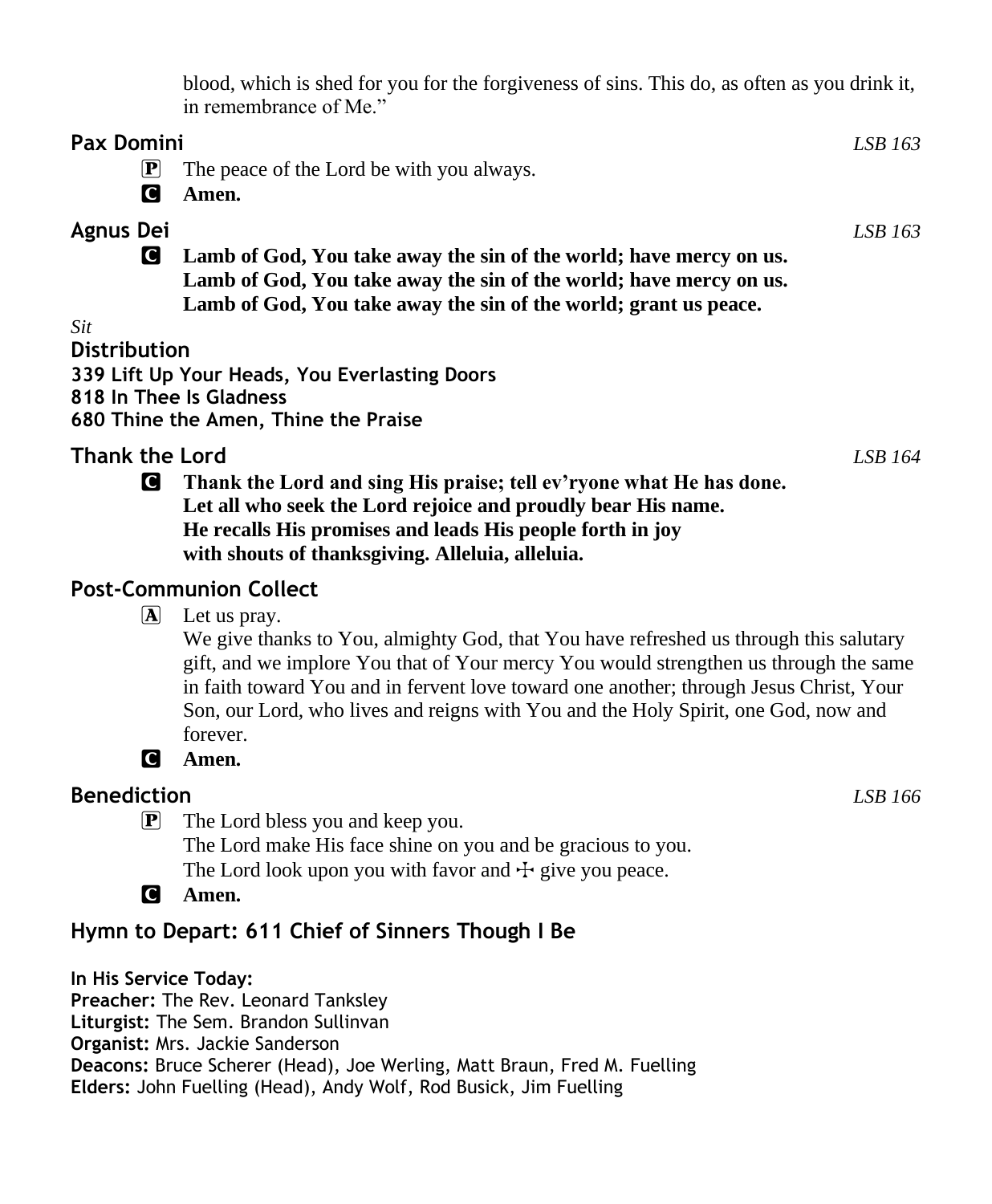#### **ANNOUNCEMENTS**

*OFFERINGS:* Home Purpose- \$7,581.00; Mission- \$200.00; Building Fund- \$150.00; Total Offerings- \$7,931.00.

*ORGAN RECITAL:* St. Peter Fuelling Ev. Lutheran Church will be hosting an Organ Recital on May 22, 2022. Mark the date on your calendars- more details will follow.

*SPI PTL END OF THE YEAR BASH* will be held on Saturday, May 7th from 3-7pm Please refer to the flyers on the bulletin boards for more information and contact information.

*SPI SPRING MUSICAL* will occur on Friday, May 13th at 7pm in the SPI Gymnasium.

*ORGAN RECITAL:* St. Peter Fuelling Ev. Lutheran Church will be hosting an Organ Recital on May 22, 2022. Mark the date on your calendars- more details will follow.

*SEMINARY FOOD CO-OP DONATIONS***:** During the month of May we will be collecting items to donate to the Seminary Food Co-Op Our theme this month is **"Breakfast".** Suggestions but not limited to these items are cereal, oatmeal, pop tarts, breakfast bars, hot chocolate, juice, muffin mix, pancake mix, syrup, coffee/tea, canned fruits, applesauce. Items can be placed in the plastic tote in the back of Church. If you have any questions please contact Bruce or Brenda Scherer.

#### THE JUNE NEWSLETTER DEADLINE is Monday, May 16<sup>th</sup>.

*CHURCH DIRECTORY:* Please email, call, text, or leave a note in my box in the Narthex with any updates on name changes, phone number, e mail addresses, or addresses. I am hoping to print the updated directory in June or July. Thank you for your help!

#### *CHURCH CALENDAR FOR WEEK OF MAY 1ST, 2022*

| <b>SUNDAY</b>    | $7:00 \text{ am}$ | Divine Service with Holy Communion |
|------------------|-------------------|------------------------------------|
|                  |                   | Bible Study/Sunday School          |
| <b>WEDNESDAY</b> | $10:00$ am        | <b>Bible Study</b>                 |
| <b>THURSDAY</b>  | $9:00 \text{ am}$ | Quilting                           |
|                  | $9:30$ am         | Pastor's Study Group at Bingen     |
| <b>SATURDAY</b>  | 3:00-7:00pm       | SPI PTL End of the Year Bash       |
| <b>SUNDAY</b>    | $9:00$ am         | Divine Service (Mother's Day)      |
|                  |                   | Bible Study/Sunday School          |